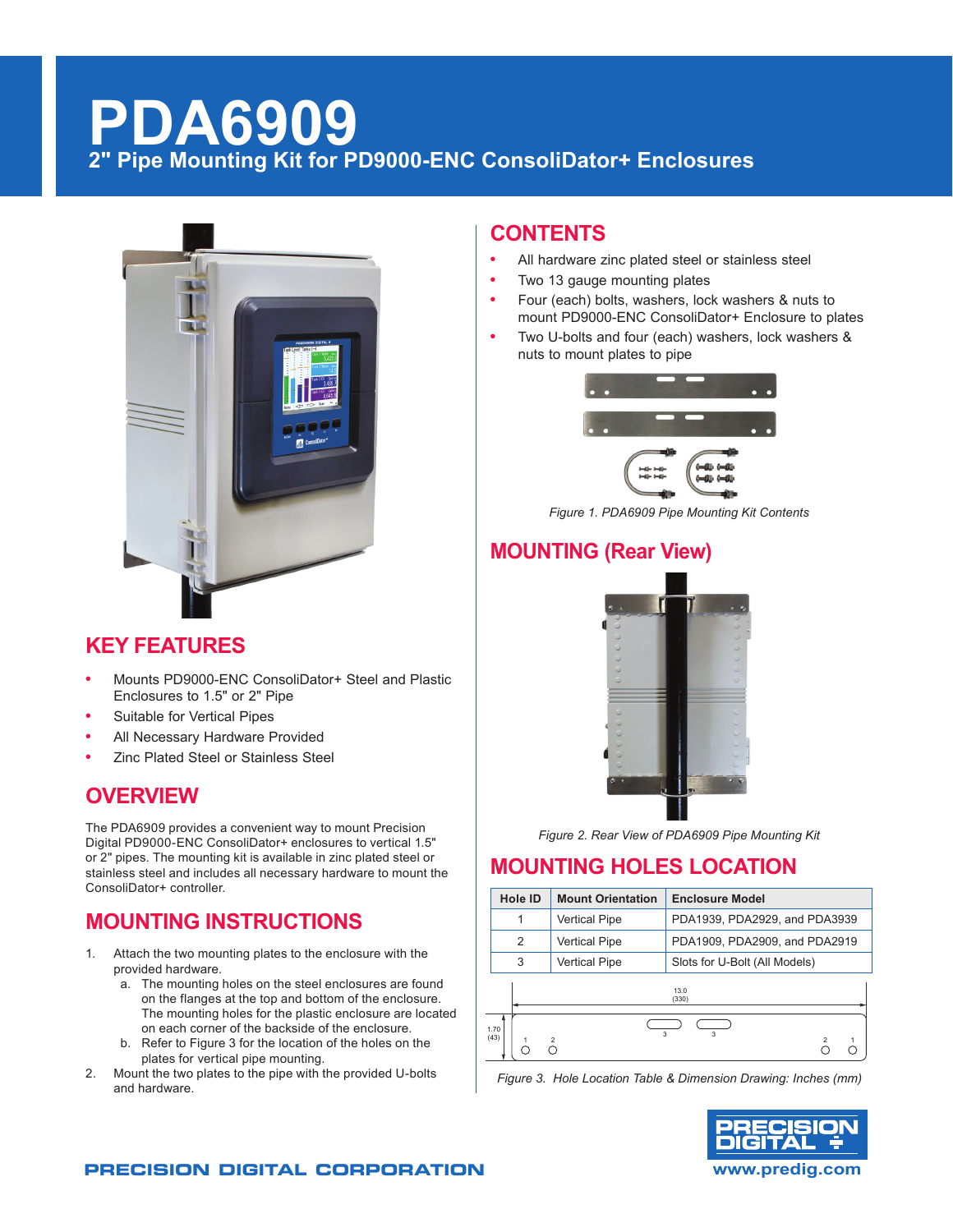#### **DRAWINGS**

#### **Mounting for Plastic Enclosures**



*Figure 4. PDA1909 enclosure mounted to 2" pipe with PDA6909 pipe mounting kit. Note: Other plastic enclosures use the outer holes on the pipe mounting kit.*

*Figure 5. Back view of the PDA1909 enclosure mounted to 2" pipe with PDA6909 pipe mounting kit. Note: Other plastic enclosures use the outer holes on the pipe mounting kit.*